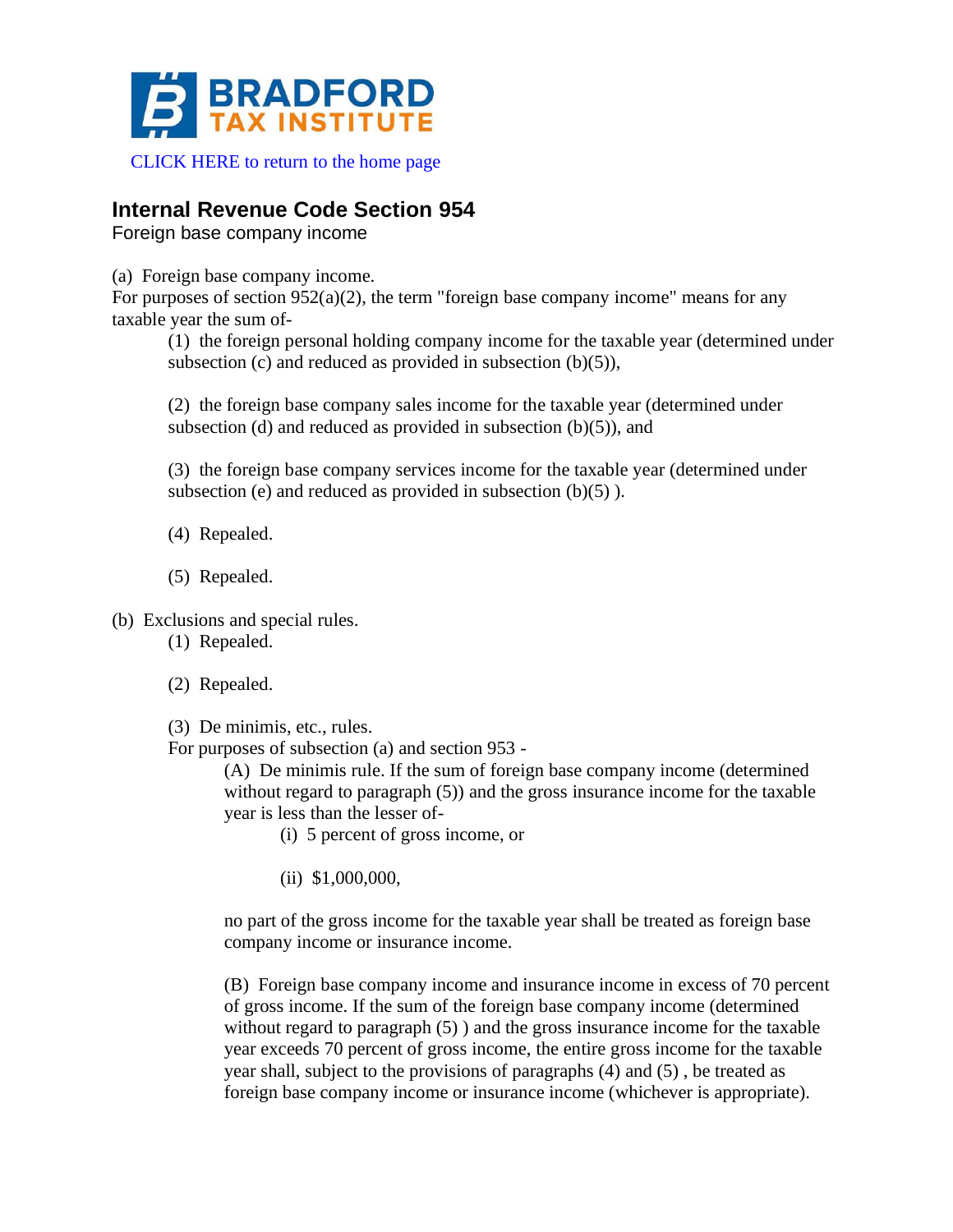(C) Gross insurance income. For purposes of subparagraphs (A) and (B) , the term "gross insurance income" means any item of gross income taken into account in determining insurance income under section 953.

(4) Exception for certain income subject to high foreign taxes.

For purposes of subsection (a) and section 953 , foreign base company income and insurance income shall not include any item of income received by a controlled foreign corporation if the taxpayer establishes to the satisfaction of the Secretary that such income was subject to an effective rate of income tax imposed by a foreign country greater than 90 percent of the maximum rate of tax specified in section 11.

(5) Deductions to be taken into account.

For purposes of subsection (a), the foreign personal holding company income, the foreign base company sales income, and the foreign base company services income shall be reduced, under regulations prescribed by the Secretary, so as to take into account deductions (including taxes) properly allocable to such income. Except to the extent provided in regulations prescribed by the Secretary, any interest which is paid or accrued by the controlled foreign corporation to any United States shareholder in such corporation (or any controlled foreign corporation related to such a shareholder) shall be allocated first to foreign personal holding company income which is passive income (within the meaning of section 904(d)(2)) of such corporation to the extent thereof. The Secretary may, by regulations, provide that the preceding sentence shall apply also to interest paid or accrued to other persons.

(6) Repealed.

(c) Foreign personal holding company income.

(1) In general.

For purposes of subsection (a)(1), the term "foreign personal holding company income" means the portion of the gross income which consists of:

(A) Dividends, etc. Dividends, interest, royalties, rents, and annuities.

(B) Certain property transactions. The excess of gains over losses from the sale or exchange of property-

(i) which gives rise to income described in subparagraph (A) (after application of paragraph  $(2)(A)$  other than property which gives rise to income not treated as foreign personal holding company income by reason of subsection (h) or (i) for the taxable year,

(ii) which is an interest in a trust, partnership, or REMIC, or

(iii) which does not give rise to any income.

Gains and losses from the sale or exchange of any property which, in the hands of the controlled foreign corporation, is property described in section  $1221(a)(1)$ shall not be taken into account under this subparagraph.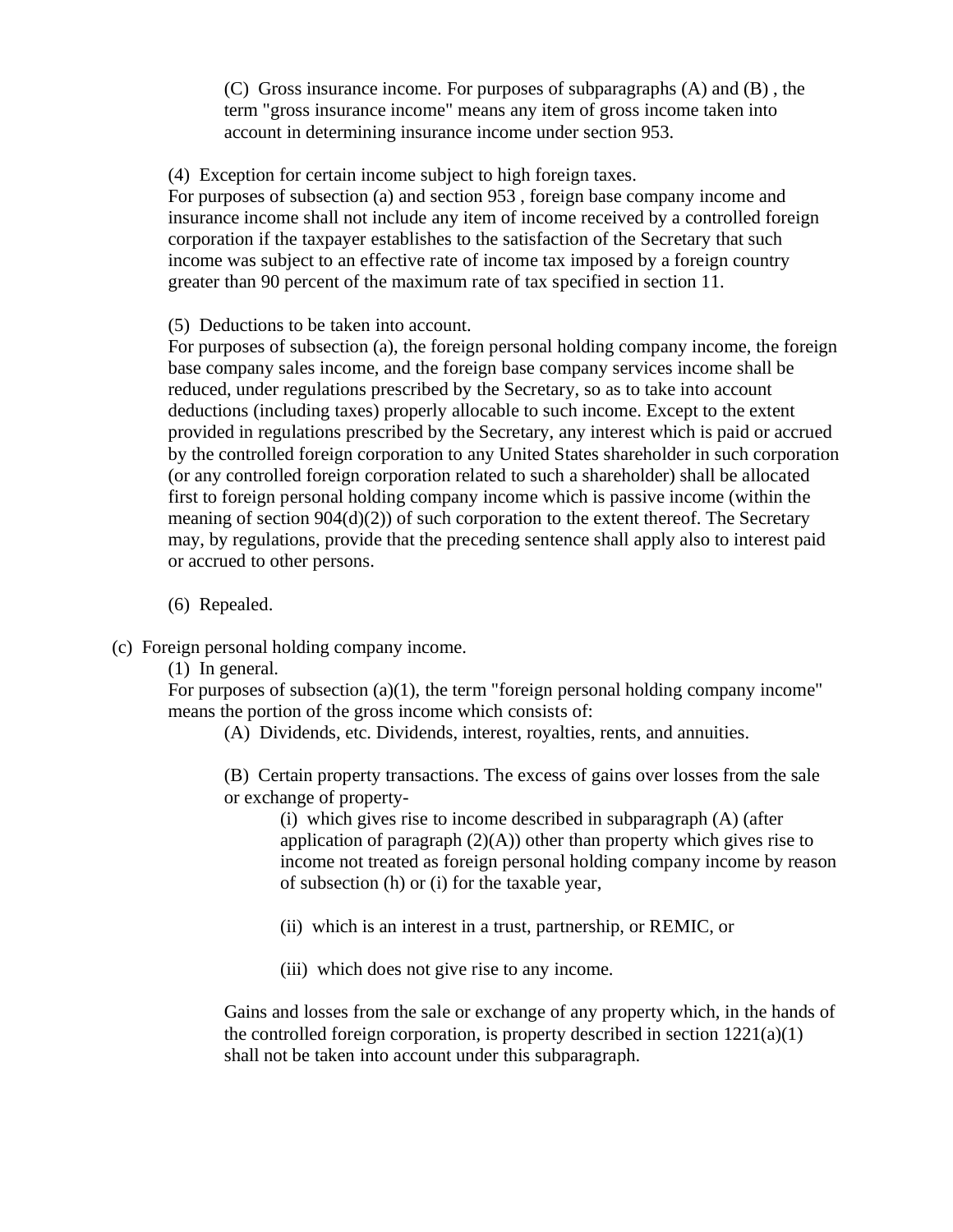(C) Commodities transactions. The excess of gains over losses from transactions (including futures, forward, and similar transactions) in any commodities. This subparagraph shall not apply to gains or losses which-

(i) arise out of commodity hedging transactions (as defined in paragraph  $(5)(A)),$ 

(ii) are active business gains or losses from the sale of commodities, but only if substantially all of the controlled foreign corporation's commodities are property described in paragraph (1), (2) , or (8) of section  $1221(a)$ , or

(iii) are foreign currency gains or losses (as defined in section 988(b) ) attributable to any section 988 transactions.

(D) Foreign currency gains. The excess of foreign currency gains over foreign currency losses (as defined in section 988(b)) attributable to any section 988 transactions. This subparagraph shall not apply in the case of any transaction directly related to the business needs of the controlled foreign corporation.

(E) Income equivalent to interest. Any income equivalent to interest, including income from commitment fees (or similar amounts) for loans actually made.

- (F) Income from notional principal contracts.
	- (i) In general. Net income from notional principal contracts.

(ii) Coordination with other categories of foreign personal holding company income.-Any item of income, gain, deduction, or loss from a notional principal contract entered into for purposes of hedging any item described in any preceding subparagraph shall not be taken into account for purposes of this subparagraph but shall be taken into account under such other subparagraph.

(G) Payments in lieu of dividends. Payments in lieu of dividends which are made pursuant to an agreement to which section 1058 applies.

## (H) Personal service contracts.

(i) Amounts received under a contract under which the corporation is to furnish personal services if-

> (I) some person other than the corporation has the right to designate (by name or by description) the individual who is to perform the services, or

(II) the individual who is to perform the services is designated (by name or by description) in the contract, and

(ii) amounts received from the sale or other disposition of such a contract.

This subparagraph shall apply with respect to amounts received for services under a particular contract only if at some time during the taxable year 25 percent or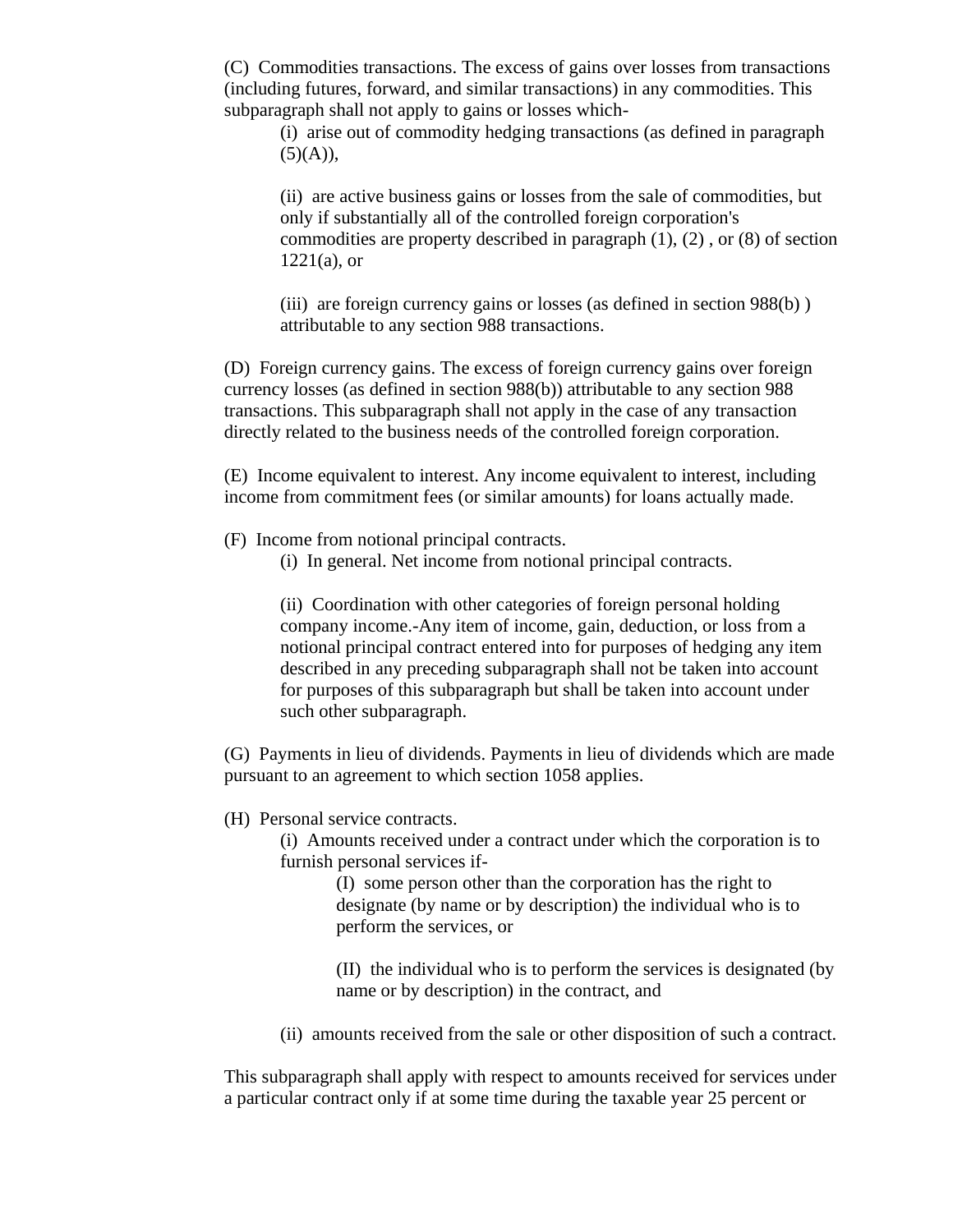more in value of the outstanding stock of the corporation is owned, directly or indirectly, by or for the individual who has performed, is to perform, or may be designated (by name or by description) as the one to perform, such services.

(2) Exception for certain amounts.

(A) Rents and royalties derived in active business. Foreign personal holding company income shall not include rents and royalties which are derived in the active conduct of a trade or business and which are received from a person other than a related person (within the meaning of subsection  $(d)(3)$ ). For purposes of the preceding sentence, rents derived from leasing an aircraft or vessel in foreign commerce shall not fail to be treated as derived in the active conduct of a trade or business if, as determined under regulations prescribed by the Secretary, the active leasing expenses are not less than 10 percent of the profit on the lease.

(B) Certain export financing. Foreign personal holding company income shall not include any interest which is derived in the conduct of a banking business and which is export financing interest (as defined in section  $904(d)(2)(G)$ ).

(C) Exception for dealers. Except as provided by regulations, in the case of a regular dealer in property which is property described in paragraph (1)(B) , forward contracts, option contracts, or similar financial instruments (including notional principal contracts and all instruments referenced to commodities), there shall not be taken into account in computing foreign personal holding company income-

(i) any item of income, gain, deduction, or loss (other than any item described in subparagraph  $(A)$ ,  $(E)$ , or  $(G)$  of paragraph  $(1)$ ) from any transaction (including hedging transactions and transactions involving physical settlement) entered into in the ordinary course of such dealer's trade or business as such a dealer, and

(ii) if such dealer is a dealer in securities (within the meaning of section 475 ), any interest or dividend or equivalent amount described in subparagraph (E) or (G) of paragraph (1) from any transaction (including any hedging transaction or transaction described in section  $956(c)(2)(I)$ ) entered into in the ordinary course of such dealer's trade or business as such a dealer in securities, but only if the income from the transaction is attributable to activities of the dealer in the country under the laws of which the dealer is created or organized (or in the case of a qualified business unit described in section 989(a), is attributable to activities of the unit in the country in which the unit both maintains its principal office and conducts substantial business activity).

(3) Certain income received from related persons.

(A) In general. Except as provided in subparagraph (B) , the term "foreign personal holding company income" does not include-

(i) dividends and interest received from a related person which (I) is a corporation created or organized under the laws of the same foreign country under the laws of which the controlled foreign corporation is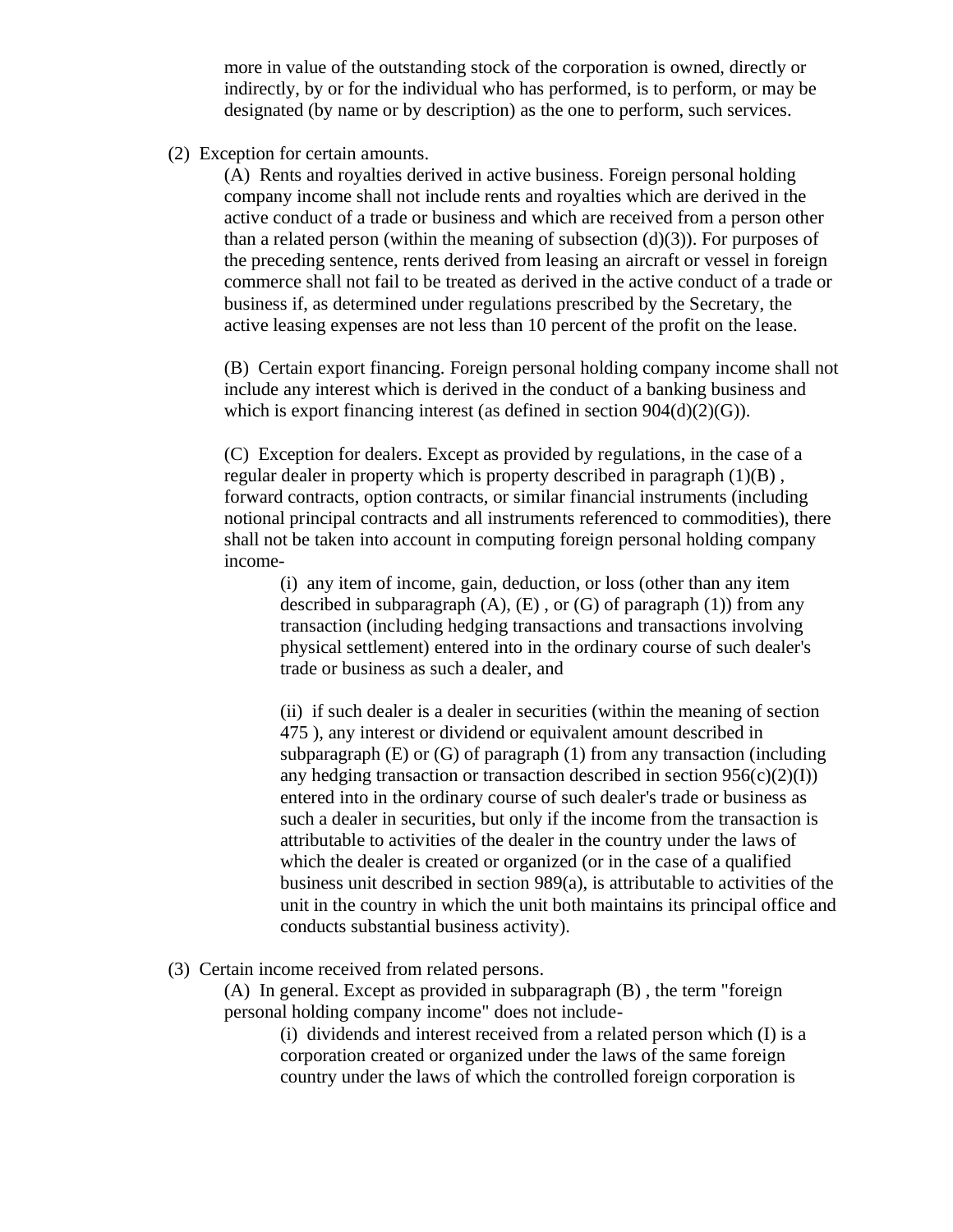created or organized, and (II) has a substantial part of its assets used in its trade or business located in such same foreign country, and

(ii) rents and royalties received from a corporation which is a related person for the use of, or the privilege of using, property within the country under the laws of which the controlled foreign corporation is created or organized.

To the extent provided in regulations, payments made by a partnership with 1 or more corporate partners shall be treated as made by such corporate partners in proportion to their respective interests in the partnership.

(B) Exception not to apply to items which reduce subpart F income. Subparagraph (A) shall not apply in the case of any interest, rent, or royalty to the extent such interest, rent, or royalty reduces the payor's subpart F income or creates (or increases) a deficit which under section 952(c) may reduce the subpart F income of the payor or another controlled foreign corporation.

(C) Exception for certain dividends. Subparagraph (A)(i) shall not apply to any dividend with respect to any stock which is attributable to earnings and profits of the distributing corporation accumulated during any period during which the person receiving such dividend did not hold such stock either directly, or indirectly through a chain of one or more subsidiaries each of which meets the requirements of subparagraph  $(A)(i)$ .

(4) Look-thru rule for certain partnership sales.

(A) In general. In the case of any sale by a controlled foreign corporation of an interest in a partnership with respect to which such corporation is a 25-percent owner, such corporation shall be treated for purposes of this subsection as selling the proportionate share of the assets of the partnership attributable to such interest. The Secretary shall prescribe such regulations as may be appropriate to prevent abuse of the purposes of this paragraph, including regulations providing for coordination of this paragraph with the provisions of subchapter K.

(B) 25-percent owner. For purposes of this paragraph, the term "25-percent owner" means a controlled foreign corporation which owns directly 25 percent or more of the capital or profits interest in a partnership. For purposes of the preceding sentence, if a controlled foreign corporation is a shareholder or partner of a corporation or partnership, the controlled foreign corporation shall be treated as owning directly its proportionate share of any such capital or profits interest held directly or indirectly by such corporation or partnership. If a controlled foreign corporation is treated as owning a capital or profits interest in a partnership under constructive ownership rules similar to the rules of section 958(b), the controlled foreign corporation shall be treated as owning such interest directly for purposes of this subparagraph.

(5) Definition and special rules relating to commodity transactions.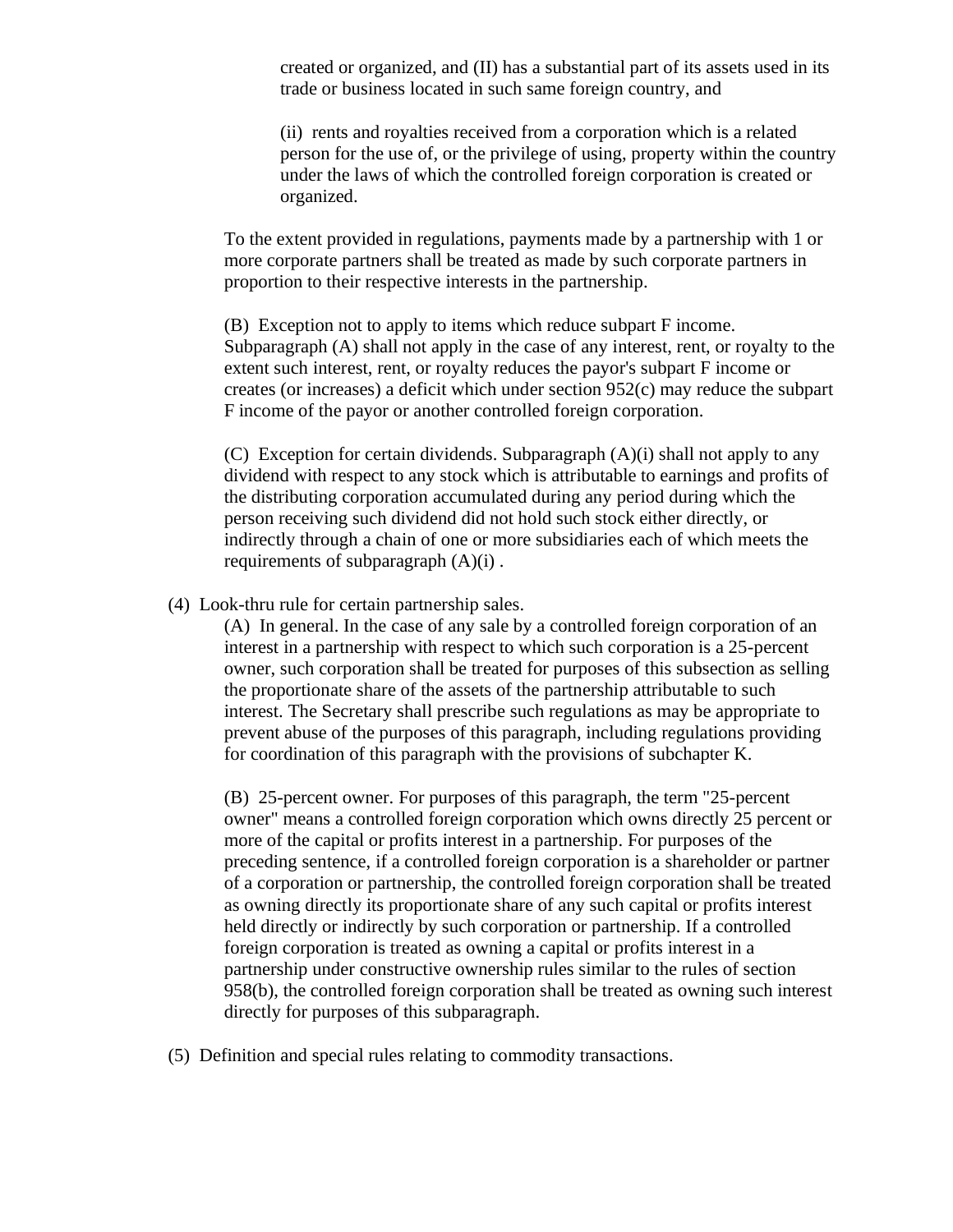(A) Commodity hedging transactions. For purposes of paragraph  $(1)(C)(i)$ , the term "commodity hedging transaction" means any transaction with respect to a commodity if such transaction-

(i) is a hedging transaction as defined in section  $1221(b)(2)$ , determined-

(I) without regard to subparagraph (A)(ii) thereof,

(II) by applying subparagraph (A)(i) thereof by substituting "ordinary property or property described in section 1231(b)" for "ordinary property", and

(III) by substituting "controlled foreign corporation" for "taxpayer" each place it appears, and

(ii) is clearly identified as such in accordance with section  $1221(a)(7)$ .

 $(B)$  Treatment of dealer activities under paragraph  $(1)(C)$ . Commodities with respect to which gains and losses are not taken into account under paragraph (2)(C) in computing a controlled foreign corporation's foreign personal holding company income shall not be taken into account in applying the substantially all test under paragraph  $(1)(C)(ii)$  to such corporation.

(C) Regulations. The Secretary shall prescribe such regulations as are appropriate to carry out the purposes of paragraph  $(1)(C)$  in the case of transactions involving related parties.

(6) Look-thru rule for related controlled foreign corporations.

(A) In general. For purposes of this subsection, dividends, interest, rents, and royalties received or accrued from a controlled foreign corporation which is a related person shall not be treated as foreign personal holding company income to the extent attributable or properly allocable (determined under rules similar to the rules of subparagraphs (C) and (D) of section  $904(d)(3)$ ) to income of the related person which is neither subpart F income nor income treated as effectively connected with the conduct of a trade or business in the United States. For purposes of this subparagraph , interest shall include factoring income which is treated as income equivalent to interest for purposes of paragraph (1)(E). The Secretary shall prescribe such regulations as may be necessary or appropriate to carry out this paragraph , including such regulations as may be necessary or appropriate to prevent the abuse of the purposes of this paragraph .

(B) Exception. Subparagraph (A) shall not apply in the case of any interest, rent, or royalty to the extent such interest, rent, or royalty creates (or increases) a deficit which under section 952(c) may reduce the subpart F income of the payor or another controlled foreign corporation.

(C) Application. Subparagraph (A) shall apply to taxable years of foreign corporations beginning after December 31, 2005, and before January 1, 2026, and to taxable years of United States shareholders with or within which such taxable years of foreign corporations end.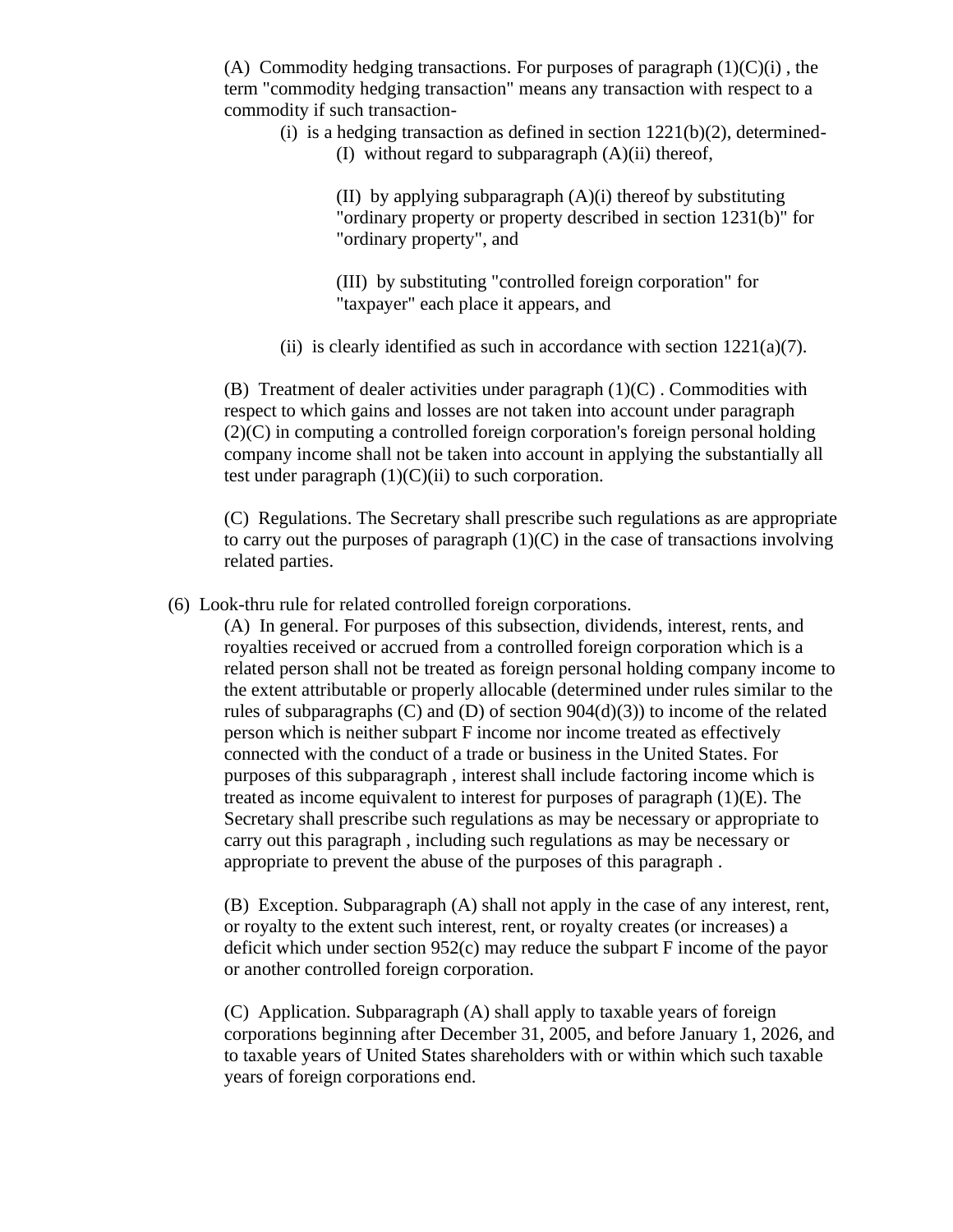## (d) Foreign base company sales income.

(1) In general.

For purposes of subsection (a)(2), the term "foreign base company sales income" means income (whether in the form of profits, commissions, fees, or otherwise) derived in connection with the purchase of personal property from a related person and its sale to any person, the sale of personal property to any person on behalf of a related person, the purchase of personal property from any person and its sale to a related person, or the purchase of personal property from any person on behalf of a related person where-

(A) the property which is purchased (or in the case of property sold on behalf of a related person, the property which is sold) is manufactured, produced, grown, or extracted outside the country under the laws of which the controlled foreign corporation is created or organized, and

(B) the property is sold for use, consumption, or disposition outside such foreign country, or, in the case of property purchased on behalf of a related person, is purchased for use, consumption, or disposition outside such foreign country.

For purposes of this subsection, personal property does not include agricultural commodities which are not grown in the United States in commercially marketable quantities.

(2) Certain branch income.

For purposes of determining foreign base company sales income in situations in which the carrying on of activities by a controlled foreign corporation through a branch or similar establishment outside the country of incorporation of the controlled foreign corporation has substantially the same effect as if such branch or similar establishment were a wholly owned subsidiary corporation deriving such income, under regulations prescribed by the Secretary the income attributable to the carrying on of such activities of such branch or similar establishment shall be treated as income derived by a wholly owned subsidiary of the controlled foreign corporation and shall constitute foreign base company sales income of the controlled foreign corporation.

(3) Related person defined.

For purposes of this section, a person is a related person with respect to a controlled foreign corporation, if-

(A) such person is an individual, corporation, partnership, trust, or estate which controls, or is controlled by, the controlled foreign corporation, or

(B) such person is a corporation, partnership, trust, or estate which is controlled by the same person or persons which control the controlled foreign corporation.

For purposes of the preceding sentence, control means, with respect to a corporation, the ownership, directly or indirectly, of stock possessing more than 50 percent of the total voting power of all classes of stock entitled to vote or of the total value of stock of such corporation. In the case of a partnership, trust, or estate, control means the ownership, directly or indirectly, of more than 50 percent (by value) of the beneficial interests in such partnership, trust, or estate. For purposes of this paragraph, rules similar to the rules of section 958 shall apply.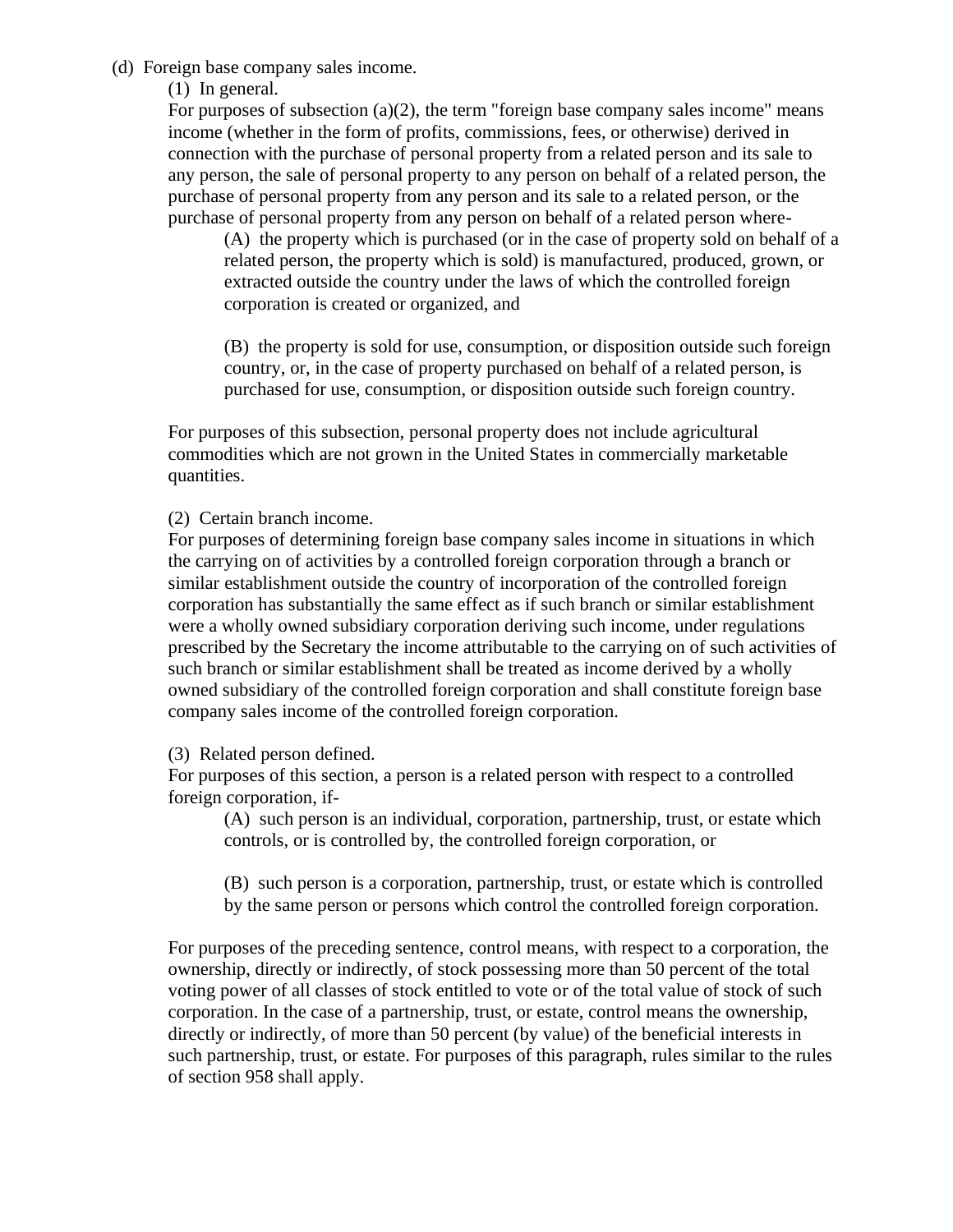(4) Special rule for certain timber products.

For purposes of subsection (a)(2), the term "foreign base company sales income" includes any income (whether in the form of profits, commissions, fees, or otherwise) derived in connection with-

(A) the sale of any unprocessed timber referred to in section 865(b) , or

(B) the milling of any such timber outside the United States.

Subpart G shall not apply to any amount treated as subpart F income by reason of this paragraph.

(e) Foreign base company services income.

(1) In general.

For purposes of subsection (a)(3), the term "foreign base company services income" means income (whether in the form of compensation, commissions, fees, or otherwise) derived in connection with the performance of technical, managerial, engineering, architectural, scientific, skilled, industrial, commercial, or like services which-

(A) are performed for or on behalf of any related person (within the meaning of subsection  $(d)(3)$ , and

(B) are performed outside the country under the laws of which the controlled foreign corporation is created or organized.

(2) Exception.

Paragraph (1) shall not apply to income derived in connection with the performance of services which are directly related to-

(A) the sale or exchange by the controlled foreign corporation of property manufactured, produced, grown, or extracted by it and which are performed before the time of the sale or exchange, or

(B) an offer or effort to sell or exchange such property.

Paragraph (1) shall also not apply to income which is exempt insurance income (as defined in section 953(e)) or which is not treated as foreign personal holding income by reason of subsection  $(c)(2)(C)(ii)$ ,  $(h)$ , or  $(i)$ .

- (f) Repealed.
- (g) Repealed.

(h) Special rule for income derived in the active conduct of banking, financing, or similar businesses.

(1) In general.

For purposes of subsection  $(c)(1)$ , foreign personal holding company income shall not include qualified banking or financing income of an eligible controlled foreign corporation.

(2) Eligible controlled foreign corporation.

For purposes of this subsection-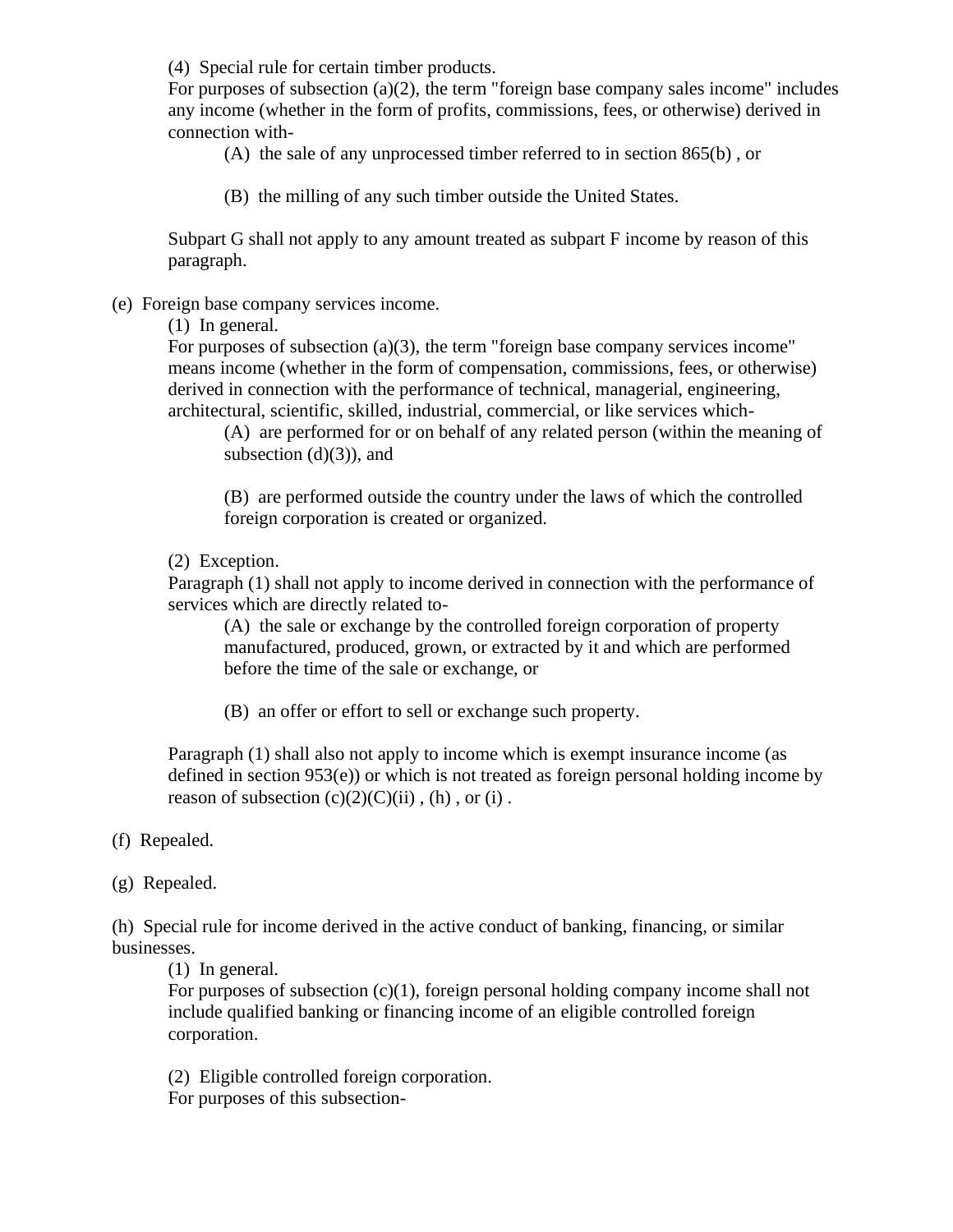(A) In general. The term "eligible controlled foreign corporation" means a controlled foreign corporation which-

(i) is predominantly engaged in the active conduct of a banking, financing, or similar business, and

(ii) conducts substantial activity with respect to such business.

(B) Predominantly engaged. A controlled foreign corporation shall be treated as predominantly engaged in the active conduct of a banking, financing, or similar business if-

(i) more than 70 percent of the gross income of the controlled foreign corporation is derived directly from the active and regular conduct of a lending or finance business from transactions with customers which are not related persons,

(ii) it is engaged in the active conduct of a banking business and is an institution licensed to do business as a bank in the United States (or is any other corporation not so licensed which is specified by the Secretary in regulations), or

(iii) it is engaged in the active conduct of a securities business and is registered as a securities broker or dealer under section 15(a) of the Securities Exchange Act of 1934 or is registered as a Government securities broker or dealer under section 15C(a) of such Act (or is any other corporation not so registered which is specified by the Secretary in regulations).

(3) Qualified banking or financing income.

For purposes of this subsection-

(A) In general. The term "qualified banking or financing income" means income of an eligible controlled foreign corporation which-

(i) is derived in the active conduct of a banking, financing, or similar business by-

(I) such eligible controlled foreign corporation, or

(II) a qualified business unit of such eligible controlled foreign corporation,

(ii) is derived from one or more transactions-

(I) with customers located in a country other than the United States, and

(II) substantially all of the activities in connection with which are conducted directly by the corporation or unit in its home country, and

(iii) is treated as earned by such corporation or unit in its home country for purposes of such country's tax laws.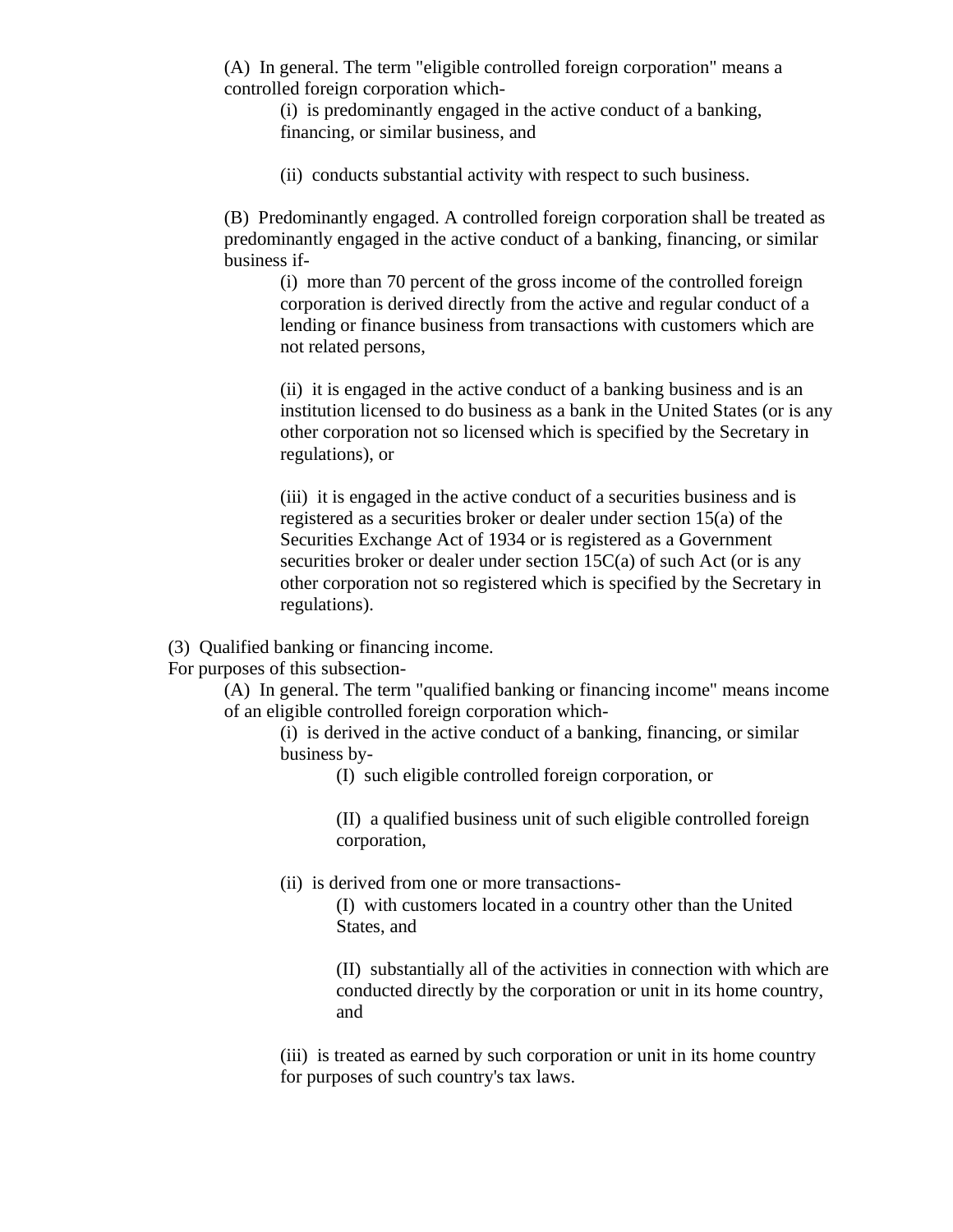(B) Limitation on nonbanking and nonsecurities businesses. No income of an eligible controlled foreign corporation not described in clause (ii) or (iii) of paragraph (2)(B) (or of a qualified business unit of such corporation) shall be treated as qualified banking or financing income unless more than 30 percent of such corporation's or unit's gross income is derived directly from the active and regular conduct of a lending or finance business from transactions with customers which are not related persons and which are located within such corporation's or unit's home country.

(C) Substantial activity requirement for cross border income. The term "qualified banking or financing income" shall not include income derived from 1 or more transactions with customers located in a country other than the home country of the eligible controlled foreign corporation or a qualified business unit of such corporation unless such corporation or unit conducts substantial activity with respect to a banking, financing, or similar business in its home country.

(D) Determinations made separately. For purposes of this paragraph , the qualified banking or financing income of an eligible controlled foreign corporation and each qualified business unit of such corporation shall be determined separately for such corporation and each such unit by taking into account-

(i) in the case of the eligible controlled foreign corporation, only items of income, deduction, gain, or loss and activities of such corporation not properly allocable or attributable to any qualified business unit of such corporation, and

(ii) in the case of a qualified business unit, only items of income, deduction, gain, or loss and activities properly allocable or attributable to such unit.

(E) Direct conduct of activities. For purposes of subparagraph  $(A)(ii)(II)$ , an activity shall be treated as conducted directly by an eligible controlled foreign corporation or qualified business unit in its home country if the activity is performed by employees of a related person and-

(i) the related person is an eligible controlled foreign corporation the home country of which is the same as the home country of the corporation or unit to which subparagraph  $(A)(ii)(II)$  is being applied,

(ii) the activity is performed in the home country of the related person, and

(iii) the related person is compensated on an arm's-length basis for the performance of the activity by its employees and such compensation is treated as earned by such person in its home country for purposes of the home country's tax laws.

(4) Lending or finance business.

For purposes of this subsection, the term "lending or finance business" means the business of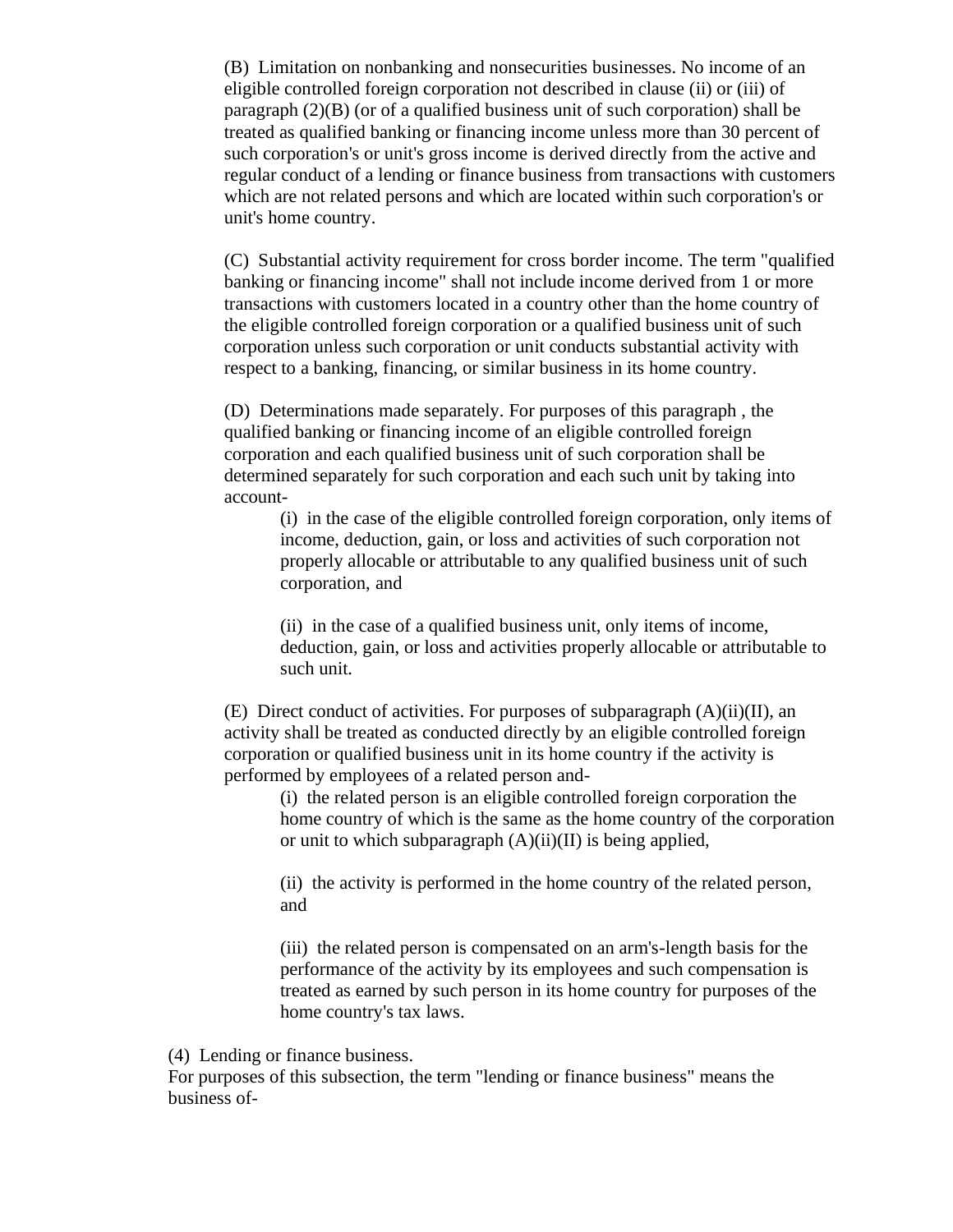(A) making loans,

(B) purchasing or discounting accounts receivable, notes, or installment obligations,

(C) engaging in leasing (including entering into leases and purchasing, servicing, and disposing of leases and leased assets),

(D) issuing letters of credit or providing guarantees,

(E) providing charge and credit card services, or

(F) rendering services or making facilities available in connection with activities described in subparagraphs (A) through (E) carried on by-

(i) the corporation (or qualified business unit) rendering services or making facilities available, or

(ii) another corporation (or qualified business unit of a corporation) which is a member of the same affiliated group (as defined in section 1504 , but determined without regard to section 1504(b)(3)).

(5) Other definitions.

For purposes of this subsection-

(A) Customer. The term "customer" means, with respect to any controlled foreign corporation or qualified business unit, any person which has a customer relationship with such corporation or unit and which is acting in its capacity as such.

(B) Home country. Except as provided in regulations-

(i) Controlled foreign corporation. The term "home country" means, with respect to any controlled foreign corporation, the country under the laws of which the corporation was created or organized.

(ii) Qualified business unit. The term "home country" means, with respect to any qualified business unit, the country in which such unit maintains its principal office.

(C) Located. The determination of where a customer is located shall be made under rules prescribed by the Secretary.

(D) Qualified business unit. The term "qualified business unit" has the meaning given such term by section 989(a).

(E) Related person. The term "related person" has the meaning given such term by subsection  $(d)(3)$ .

(6) Coordination with exception for dealers.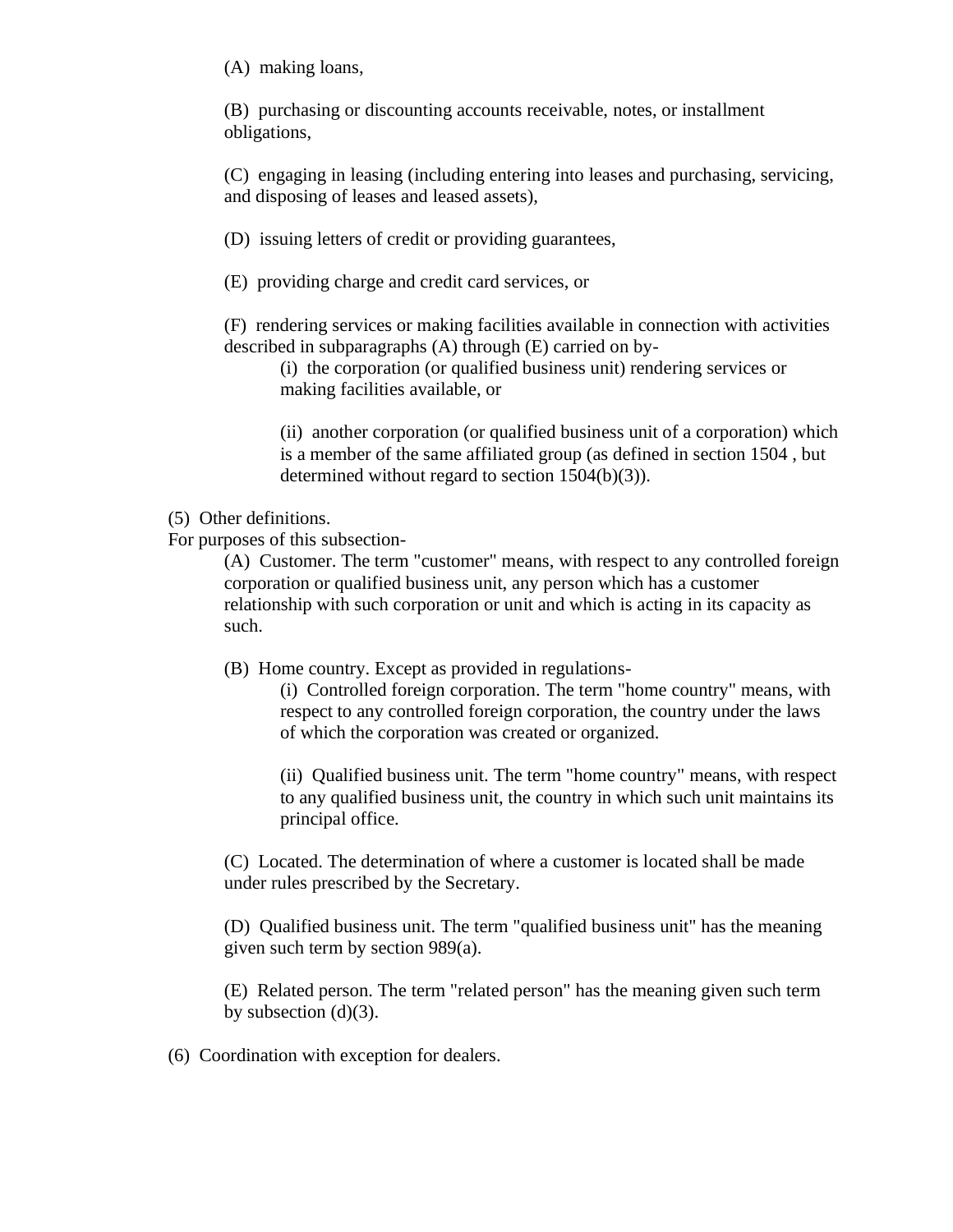Paragraph (1) shall not apply to income described in subsection  $(c)(2)(C)(ii)$  of a dealer in securities (within the meaning of section 475 ) which is an eligible controlled foreign corporation described in paragraph  $(2)(B)(iii)$ .

(7) Anti-abuse rules.

For purposes of applying this subsection and subsection  $(c)(2)(C)(ii)$ -

(A) there shall be disregarded any item of income, gain, loss, or deduction with respect to any transaction or series of transactions one of the principal purposes of which is qualifying income or gain for the exclusion under this section, including any transaction or series of transactions a principal purpose of which is the acceleration or deferral of any item in order to claim the benefits of such exclusion through the application of this subsection,

(B) there shall be disregarded any item of income, gain, loss, or deduction of an entity which is not engaged in regular and continuous transactions with customers which are not related persons,

(C) there shall be disregarded any item of income, gain, loss, or deduction with respect to any transaction or series of transactions utilizing, or doing business with-

(i) one or more entities in order to satisfy any home country requirement under this subsection, or

(ii) a special purpose entity or arrangement, including a securitization, financing, or similar entity or arrangement,

if one of the principal purposes of such transaction or series of transactions is qualifying income or gain for the exclusion under this subsection, and

(D) a related person, an officer, a director, or an employee with respect to any controlled foreign corporation (or qualified business unit) which would otherwise be treated as a customer of such corporation or unit with respect to any transaction shall not be so treated if a principal purpose of such transaction is to satisfy any requirement of this subsection.

## (8) Regulations.

The Secretary shall prescribe such regulations as may be necessary or appropriate to carry out the purposes of this subsection, subsection  $(c)(1)(B)(i)$ , subsection  $(c)(2)(C)(ii)$ , and the last sentence of subsection (e)(2).

(9) Repealed.

(i) Special rule for income derived in the active conduct of insurance business. (1) In general.

For purposes of subsection  $(c)(1)$ , foreign personal holding company income shall not include qualified insurance income of a qualifying insurance company.

(2) Qualified insurance income.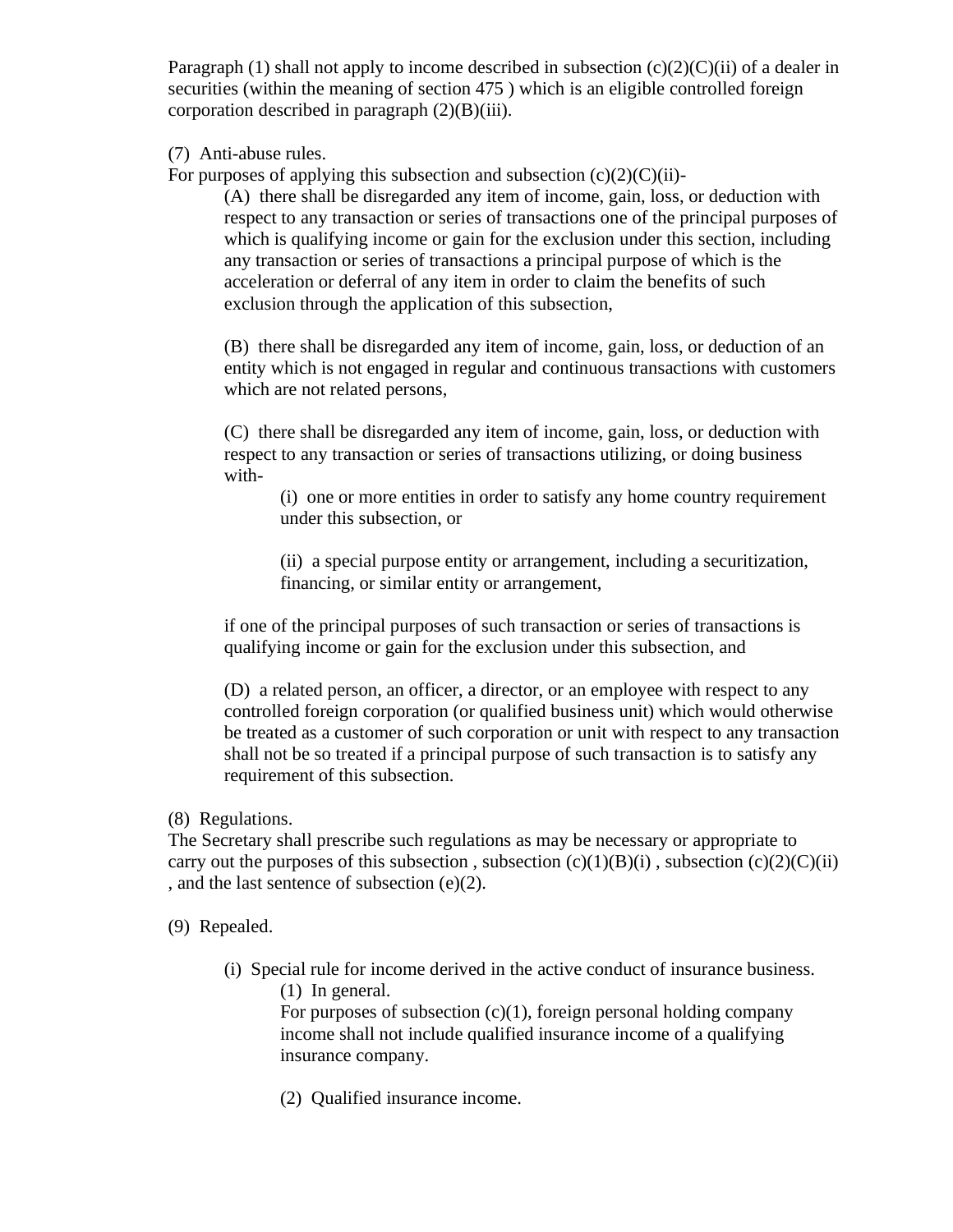The term "qualified insurance income" means income of a qualifying insurance company which is-

(A) received from a person other than a related person (within the meaning of subsection  $(d)(3)$  and derived from the investments made by a qualifying insurance company or a qualifying insurance company branch of its reserves allocable to exempt contracts or of 80 percent of its unearned premiums from exempt contracts (as both are determined in the manner prescribed under paragraph (4) ), or

(B) received from a person other than a related person (within the meaning of subsection  $(d)(3)$  and derived from investments made by a qualifying insurance company or a qualifying insurance company branch of an amount of its assets allocable to exempt contracts equal to-

(i) in the case of property, casualty, or health insurance contracts, onethird of its premiums earned on such insurance contracts during the taxable year (as defined in section  $832(b)(4)$ ), and

(ii) in the case of life insurance or annuity contracts, 10 percent of the reserves described in subparagraph (A) for such contracts.

(3) Principles for determining insurance income.

Except as provided by the Secretary, for purposes of subparagraphs (A) and (B) of paragraph (2) -

(A) in the case of any contract which is a separate account-type contract (including any variable contract not meeting the requirements of section 817 ), income credited under such contract shall be allocable only to such contract, and

(B) income not allocable under subparagraph (A) shall be allocated ratably among contracts not described in subparagraph (A).

(4) Methods for determining unearned premiums and reserves.

For purposes of paragraph  $(2)(A)$ -

(A) Property and casualty contracts. The unearned premiums and reserves of a qualifying insurance company or a qualifying insurance company branch with respect to property, casualty, or health insurance contracts shall be determined using the same methods and interest rates which would be used if such company or branch were subject to tax under subchapter L, except that-

(i) the interest rate determined for the functional currency of the company or branch, and which, except as provided by the Secretary, is calculated in the same manner as the Federal mid-term rate under section 1274(d), shall be substituted for the applicable Federal interest rate, and

(ii) such company or branch shall use the appropriate foreign loss payment pattern.

(B) Life insurance and annuity contracts.

(i) In general. Except as provided in clause (ii), the amount of the reserve of a qualifying insurance company or qualifying insurance company